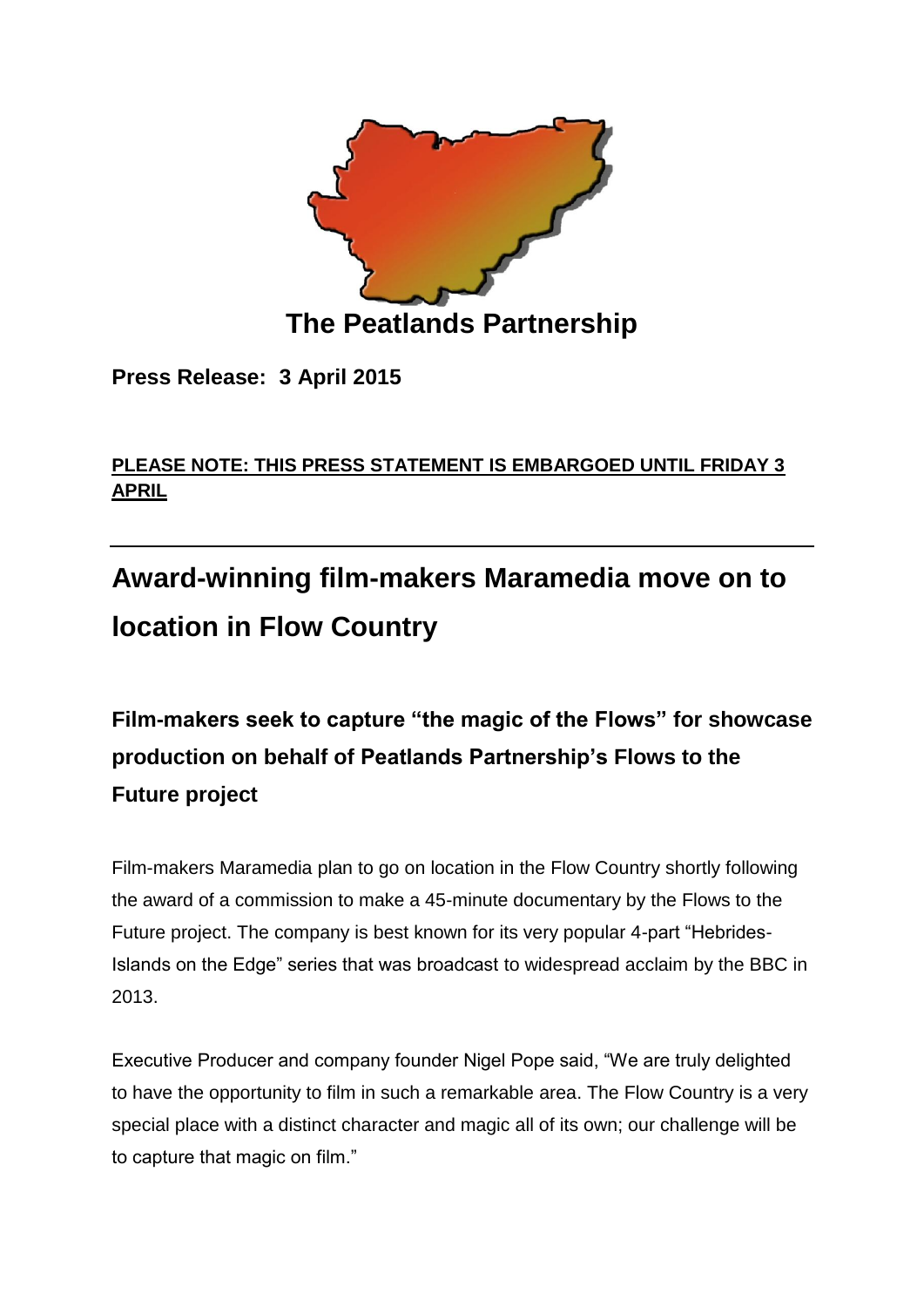Mr Pope and his colleagues are aiming to film some of the special wildlife of the Flows as well as showcasing the landscape. This will include spectacular species such as golden eagles, black-throated divers and red deer as well as unusual plants such as the carnivorous sundews and butterworts that grow in the peatlands. Mr Pope said, "The mountains and hills of the area, such as Morven, Ben Loyal and the Ben Griams provide spectacular backdrops to the lives of the animals and plants of the Flows. By bringing them together we aim to produce some evocative footage."

Flows to the Future project manager Caroline Eccles said, "The film will be a very important tool in helping us to explain just how important the Flow Country is. Maramedia have a proven track record in producing films that are compelling viewing and which are capable of attracting large audiences. I'm sure the film will inspire many people to visit the Flow Country and experience the magic of the area."

Peatlands Partnership chairman John Henderson added, "Reaching out to audiences here in Caithness and Sutherland and further afield is what the project is all about. This should be good news for tourist businesses in the area as I'm sure that many people will wish to experience the Flows in person once they have seen the film."

*The Flows to the Future project gratefully acknowledges funding support from the Heritage Lottery Fund and the European Regional Development Fund.*

#### **PHOTOGRAPHS**

**Please credit to Maramedia**

#### **NOTES TO EDITORS**

The Peatlands Partnership includes Scottish Natural Heritage, Forestry Commission (Scotland), Highland Council, RSPB Scotland, Plantlife International and The